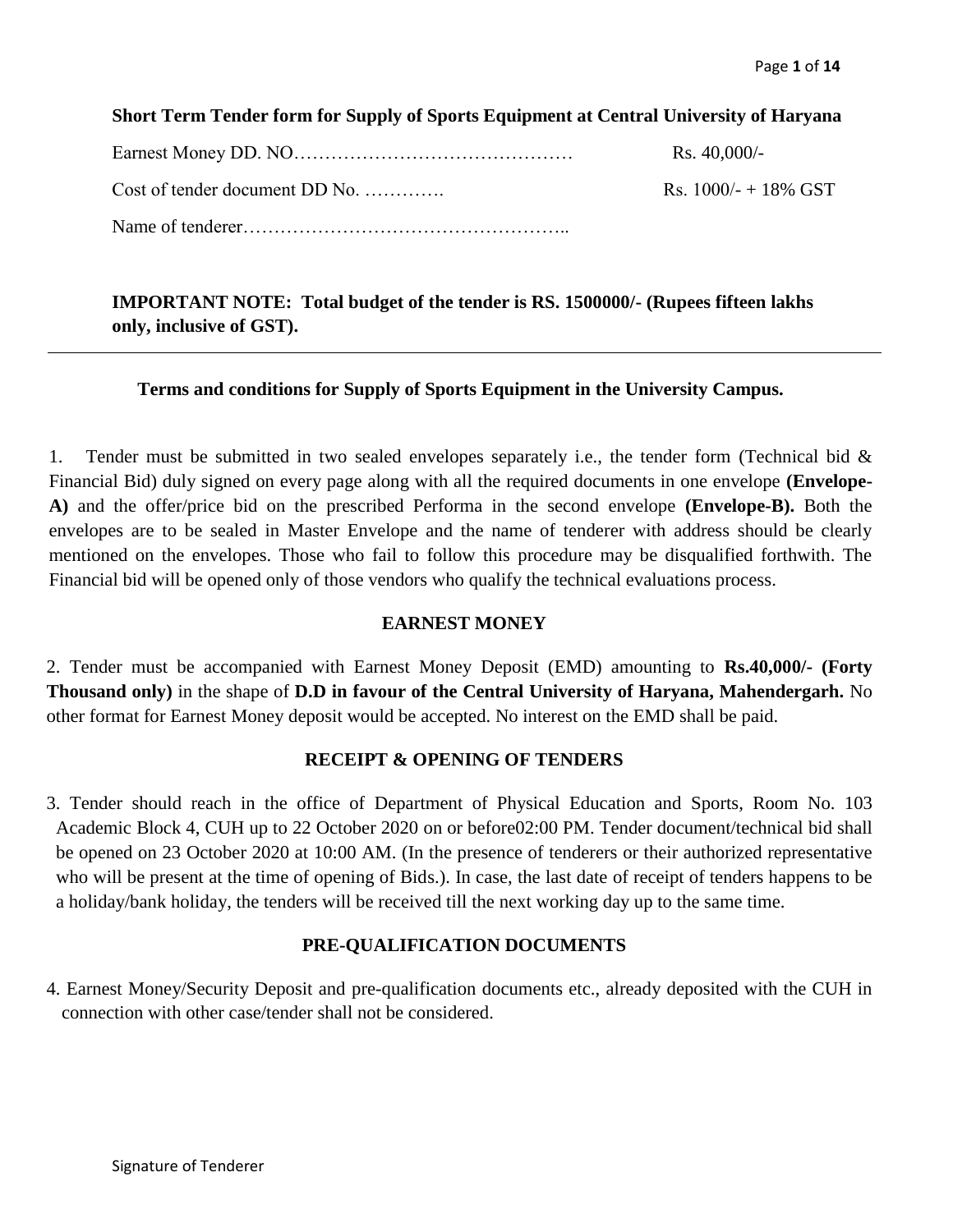5. The following pre-qualification documents are to be submitted along with the tender form in a separate envelope from the envelope containing the price bid. However, the tenders received without any of the following documents, may render the tender invalid and the price bid would not be opened: -

a) The applicant must be resident of India and one of the following documents (duly attested) mentioned will be submitted as a proof of residence namely: -

| (i) Passport            | (ii) Ration Card                             |
|-------------------------|----------------------------------------------|
| (iii) Driving License   | (iv) Water/electricity bill (Latest)         |
| (v) Voter Identity Card | (vi) Telephone Bill. (BSNL.Land.Line Latest) |
| (vii) Smart Card        | (viii) Aadhaar Card                          |

- b) Self-attested photocopy of the Ownership Document, in case of firm, a Partnership Deed and Registration Certificate under Companies Act along with memorandum of association etc. as the case may be.
- c) An affidavit to the effect that the applicant/firm either himself/herself or through any partner/close relation i.e., son/daughter/father/mother does not already have a concurrent licence from the CUH for supplying the said items in this tender.
- d) In case of firm/company, self-Attested photocopy of authority to negotiate and sign tender and licence deed on behalf of the firm/company.
- e) Self attested Passport size photographs should be pasted on the tender form at last page.
- f) Affidavit to the effect that the firm/individual is not blacklisted by Govt. Organization and that no criminal case or any economic offence is pending under any Court of Law/Registered with Police (Annexure-A).
- g) The bidder should have at least three years' experience of supplying such sports items to any of the Higher educational Institutes such as Universities/IITs/ IIMs or any institute of repute.

# 6. **IMPORTANT NOTE: -**

- (i) This tender form cannot be sold / transferred to anybody who has not purchased the form.
- (ii) Only original purchaser of the form has right to bid. No bid can be made on behalf of the purchaser.
- (iii)The person who gives his tender to other person shall be debarred for next two years from dealing with the CUH.
- (iv)Price bid once submitted with tender cannot be revised (unless or otherwise negotiated after opening of tender/bid).
- (v) The person who backs out after bidding will be debarred for next three years from dealing with the CUH. His / her earnest money shall also be forfeited.
- (vi)Only one Tender form from one / single firm or its partners or director of the company will be entertained. Submission of more than one bid will invite outright rejection.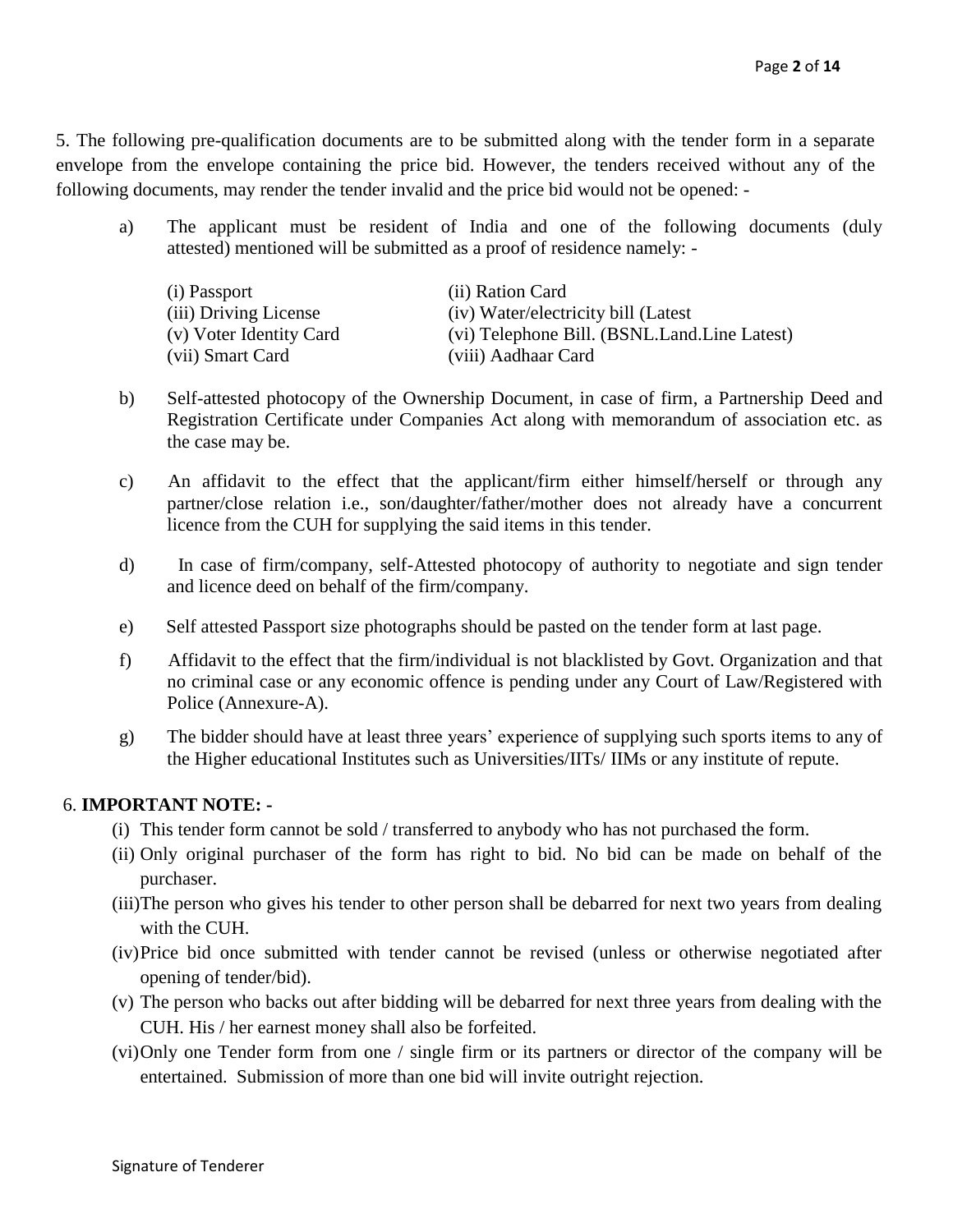- (vii) Vice Chancellor, CUH, reserves the right to accept or reject any or all the tenders without assigning any reason whatsoever and without any prior notice to the tenderers whatsoever.
- (viii) The rates of the items should be specifically mentioned against each item with brand name of the items.
- (ix)The authorized representatives of the University shall have right to inspect the sample of the items to be supplied before placing final purchase order.
- (x) The decision of the Vice-Chancellor with regard to any matter pertaining to acceptance or rejection of the itemswill be final and binding.
- (xi)The items supplied by the lowest bidder may be inspected by the Committee constituted by the competent authority of the University for its quality and quantity before release of the payment. Defective items, if any, will have to be replaced by the supplier without any additional cost.
- (xii)The performance security @ of 8% of the total cost of the tender shall have to be deposited by the bidder/supplier according to the terms of Contract and shall be refunded only after the **expiry of the six months/**expiry of the guarantee period of the items supplied and will be paid without any interest on the same.
- (xiii) In case of failure or breach of any term and condition of the contract, the University shall have the right to-
	- (a) Forfeit the security/or any other dues.

(Decision of the competent authority shall be final)

## 7. **OTHER TERMS AND CONDITIONS FOR THE SUCCESSFUL TENDERER (S)**

- (a) Bills of the items supplied should be with GST No. and GST is to be charged in accordance with the laid down rules and regulations.
- (b) Failure to supply the items within laid down time frames i.e. within 07 **days** of issue of acceptance/purchase order will result in forfeiture of earnest money and cancellation of purchase order. In case the first successful bidder, after acceptance of letter of supply, fails to supply the requisite items within **07 days** from the date of issue of supply order, he shall be debarred for submitting bids at CUH for three years and alternative arrangements for supply of items from other sources shall be made by the University. However, the Vice Chancellor, CUH reserves the right to issue the purchase order to the  $2<sup>nd</sup>$  or  $3<sup>rd</sup>$  highest bidder, in case the initial bidder opts to withdraw himself from supplying the items.
- (c) The successful bidder should be sole distributor/dealer/supplier of the items.
- (d) The rates quoted should the rates for supply of items i.e. FOR at Central University of Haryana premises.
- (e) The payment will be released 100% on delivery of goods and satisfactory inspection of goods by the Inspection committee as per the rules of the University.

## 8. **ARBITRATION**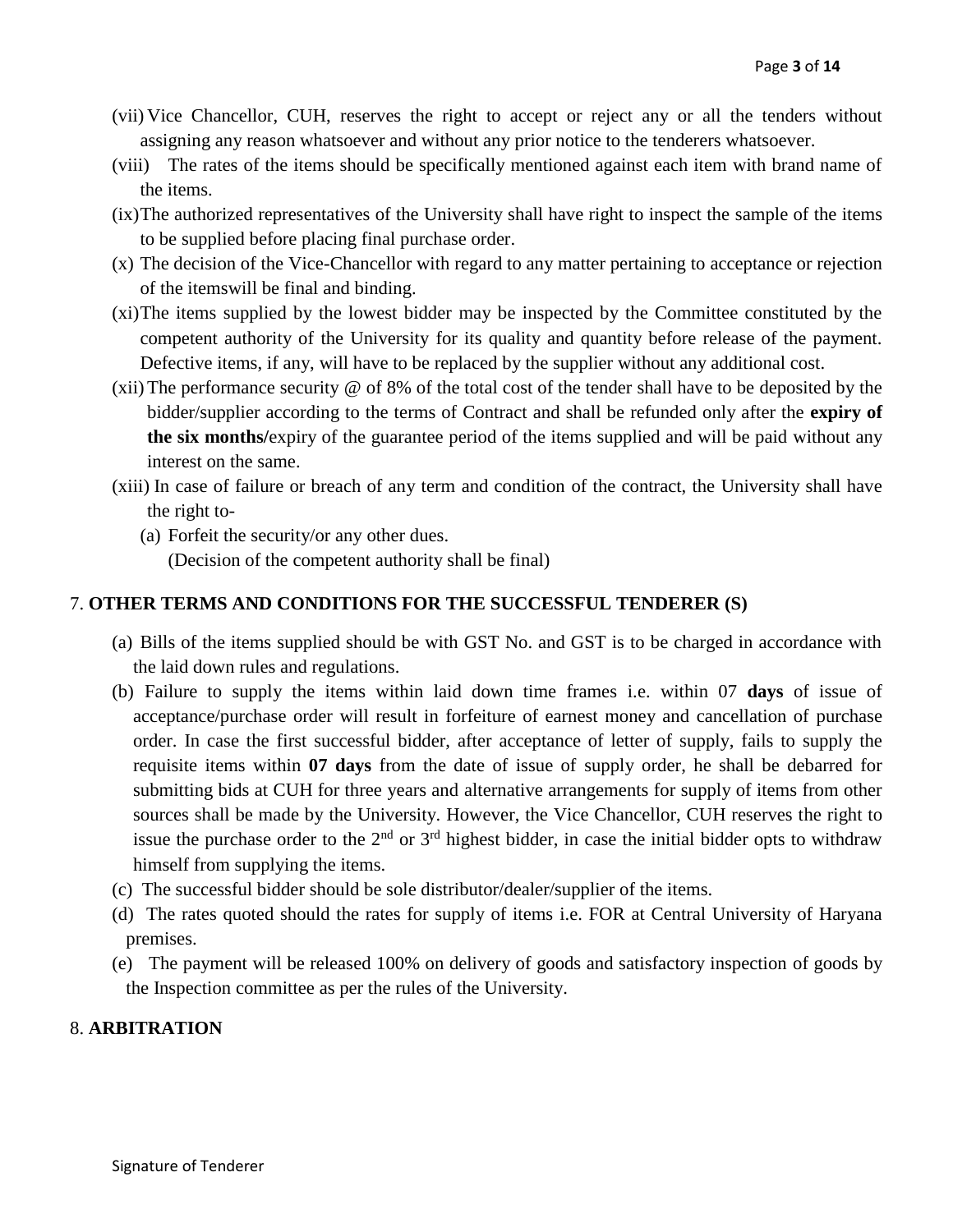(a) Any dispute arising out of this contract at any stage shall be referred to the Vice Chancellor, CUH whose decision shall be final and binding upon both the parties.

- (b) The Vice Chancellor, CUH may modify, impose or relax any clause in the terms and conditions.
- (c) In case of breach of any of the terms and conditions of the tender, the Vice Chancellor, CUH may forfeit the Performance Security/EMD.

I/We accept all the terms and conditions mentioned above.

#### **EMD detail:**

| Demand Draft No                                   |
|---------------------------------------------------|
|                                                   |
|                                                   |
| At scheduled Bank                                 |
|                                                   |
| <b>Tender form Payment Detail</b>                 |
| Pay Order/Demand Draft No                         |
| Dated                                             |
| For Rs. $\ldots$ . $\ldots$ . $\ldots$ . $\ldots$ |

At scheduled Bank………………..

Branch………………………………….

**PAN Number** (Enclose attested Photocopy)

# Affix attested latest Passport Size Photograph with date.

#### **(Signature of tenderer)**

(Individual/Firm/company/other) (Affix stamp except individuals)

Dated:……………….

Name in full (of tenderer) …………………………………..Date of Birth …………………

Father/Husband's Name……………………………………..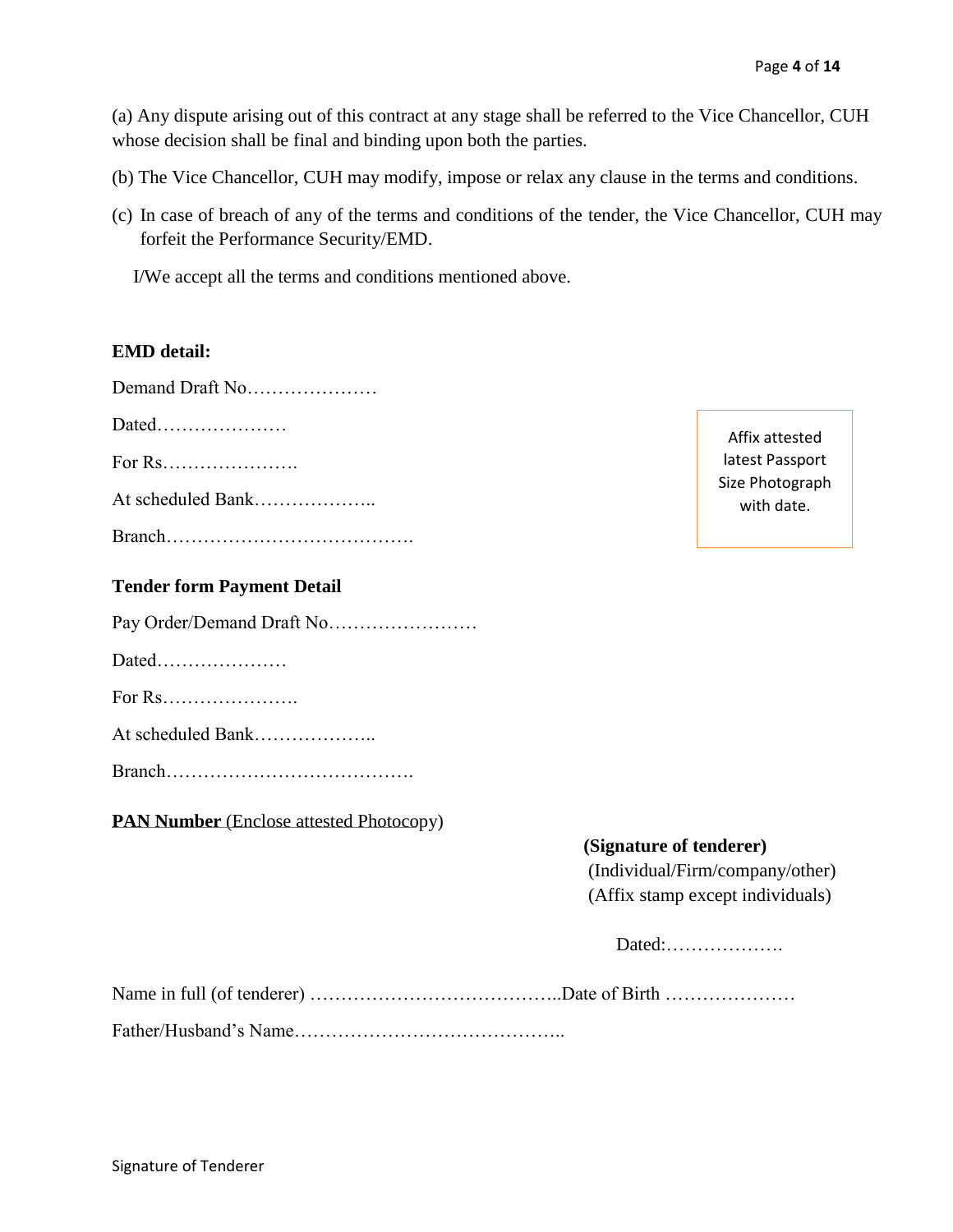| Witness $-I$ | Witness $-$ II |
|--------------|----------------|
|              |                |
|              |                |
|              |                |
|              |                |
|              |                |

#### **(Annexure-I).**

#### 9. **Documents to be placed in Envelope -A (Technical Bid)**

- (a) Residence Proof (Identity Proof)
- (b) Self-attested Photocopy of Registration of the firms/dealership/ownership/partnership (deed document in case of firm).
- (c) An affidavit to the effect that the applicant/firm either himself/herself or through any partner/close relation i.e son/daughter/father/mother have not submitted any tender against the said bid to Central University of Haryana, Mahendergarh.
- (d) Self-Attested Photocopy of authority to negotiate and sign tender and licence deed on behalf of the firm/company
- (e) Self-Attested Passport Size Photographs pasted on the tender form at last page.
- (f) Affidavit to the effect that the firm/individual is not blacklisted by Govt. Organization and that no criminal case or any economic offence is pending under any Court of Law/Registered with Police DD on Account of Cost of Tender Form along with 18% GST (i.e. Rs. 1000+180= 1180)
- (g) DD on Account of Earnest Money
- (h) Tender Form duly signed
- (i) Self attested copy of the PAN Card.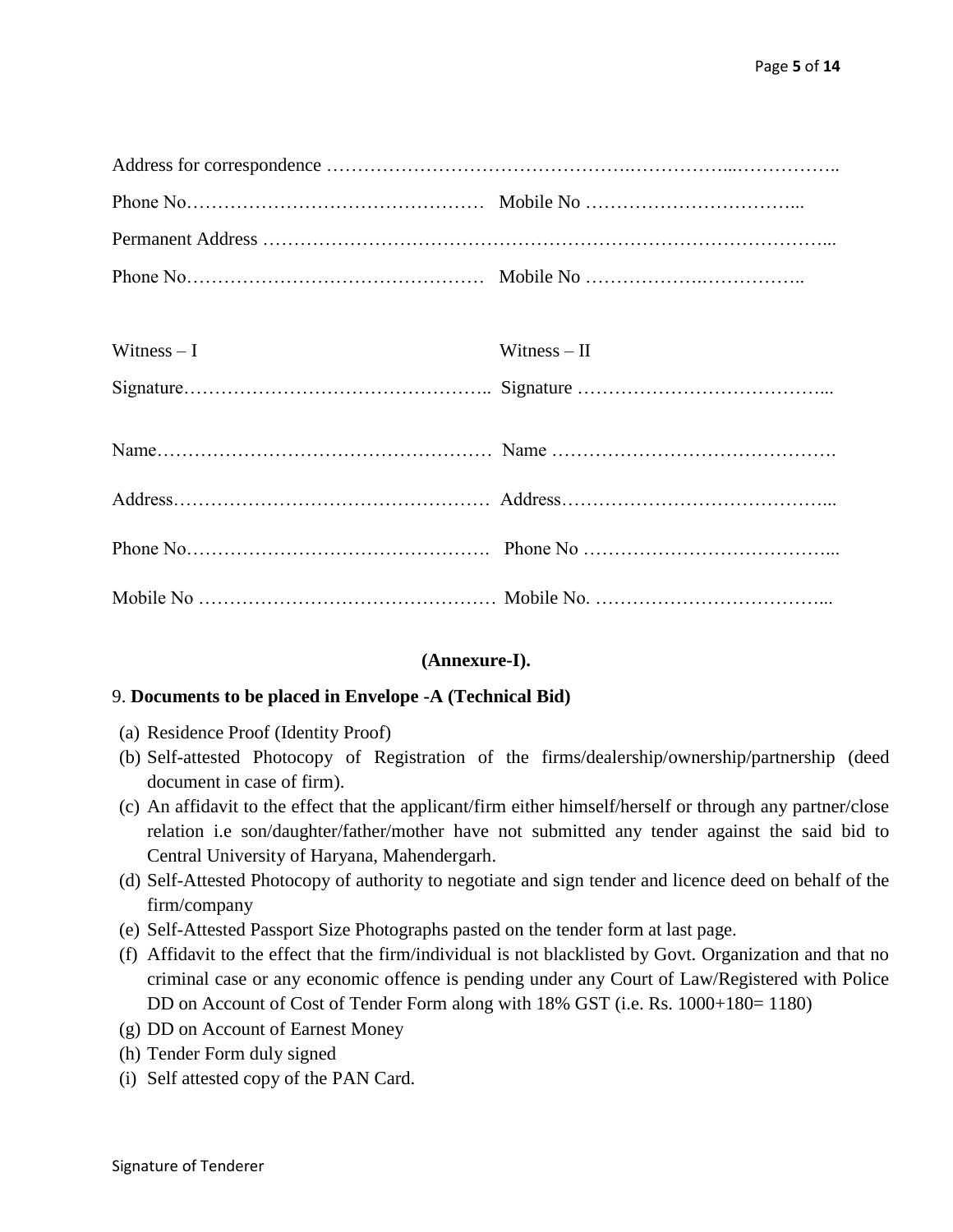## **ANNEXURE – I (To be placed in Envelope A/Technical Bid)**

# PROFORMA FOR AFFIDAVIT **TO BE WRITEN ON NON-JUDICIAL STAMP PAPER OF RS.10/-** (TO BE ATTESTED BY A MAGISTRATE IST CLASS OR OATH COMISSIONER)

I,………………………….S/o…………………………………………R/o………………………. Police Station………………………….District……………………

Contractor/partner, + or sole propriety (Strike out the work which is not applicable) of (firm on contractor)

- I. I am/my firm/companies is not blacklisted by the Union or State Govt./Organisation.
- II. No individual/firm/companies blacklisted by the Union or State Government or any partner or shareholder thereof, have any connection directly with or has any subsisting interest in business of my firm.
- III. I am or my partners are not involved / convicted in any criminal case/economic offence and no criminal case/economic offence is pending against me or my partner in any court of Law/Registered with police.

Dated……………………… Deponent…………………………

#### **VERIFICATION**

I do hereby solemnly declare and affirm that the above declaration is true and correct to the best of my knowledge and belief. No part of it is false and it conceals nothing.

Date………. Deponent…………………………...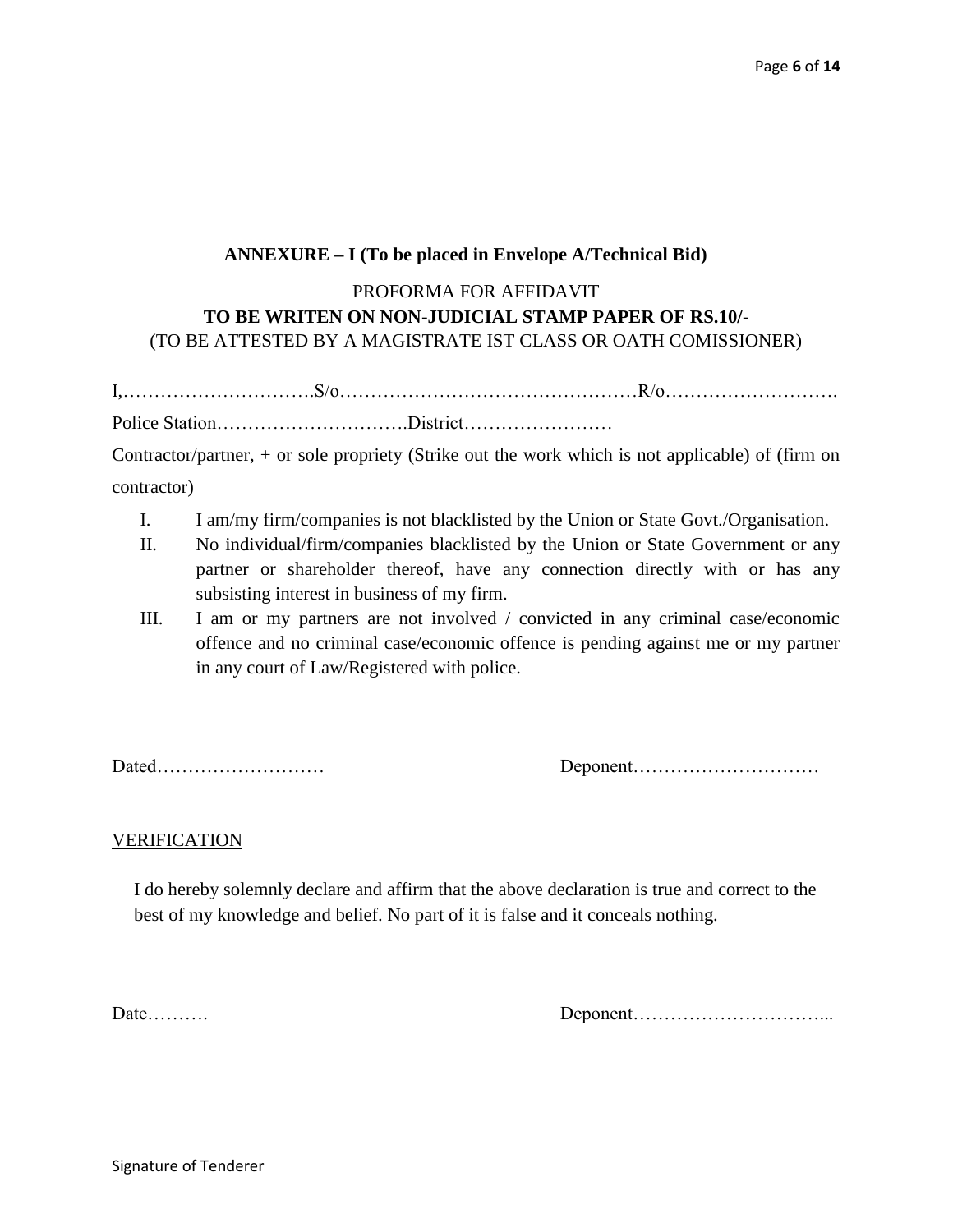## **Annexure-II**

# **Documents to be placed in Envelope-B (Financial Bid)**

1. Price Bid/offer

# **Checklist for submission of tender**

(This checklist duly filled should be enclosed with the tender from)

## **All the documents enclosed with the tender form should be page marked and signed.**

Name of the tenderer:-\_\_\_\_\_\_\_\_\_\_\_\_\_\_\_\_\_\_\_\_\_\_\_\_\_\_\_\_\_\_\_\_\_\_\_\_\_\_\_\_\_\_\_\_\_\_\_\_\_\_\_

Name of work: - Tender for Supply of Various Sports Items

| Sr.              | Documents                                                  | Photocopy | enclosed | Page No. |
|------------------|------------------------------------------------------------|-----------|----------|----------|
| No.              |                                                            | Yes/No    |          |          |
| 1.               | All the pages of tender form are signed                    |           |          |          |
|                  | (please write Yes/No)                                      |           |          |          |
| 2.               | Earnest money                                              |           |          |          |
| 3.               | <b>Tender Form cost</b>                                    |           |          |          |
| $\overline{4}$ . | Residence Proof duly attested                              |           |          |          |
|                  |                                                            |           |          |          |
| 5.               | of<br>Self-attested<br>Photocopy                           |           |          |          |
|                  | ownership/partnership deed document in                     |           |          |          |
|                  | case of firm                                               |           |          |          |
| 6.               | Self-Attested photocopy of authority to                    |           |          |          |
|                  | negotiate and sign tender and licence deed                 |           |          |          |
|                  | on behalf of the firm/company                              |           |          |          |
| 7.               | Self-attested Passport size photographs                    |           |          |          |
|                  | pasted on the tender form at last page.                    |           |          |          |
| 8.               | Affidavit<br>the<br>effect<br>that<br>$\mathsf{to}$<br>the |           |          |          |
|                  | firm/individual is not blacklisted by any                  |           |          |          |
|                  | Govt. Organisation.                                        |           |          |          |
| 9.               | An affidavit to the effect that the applicant              |           |          |          |
|                  | /firm either himself/herself or thorough any               |           |          |          |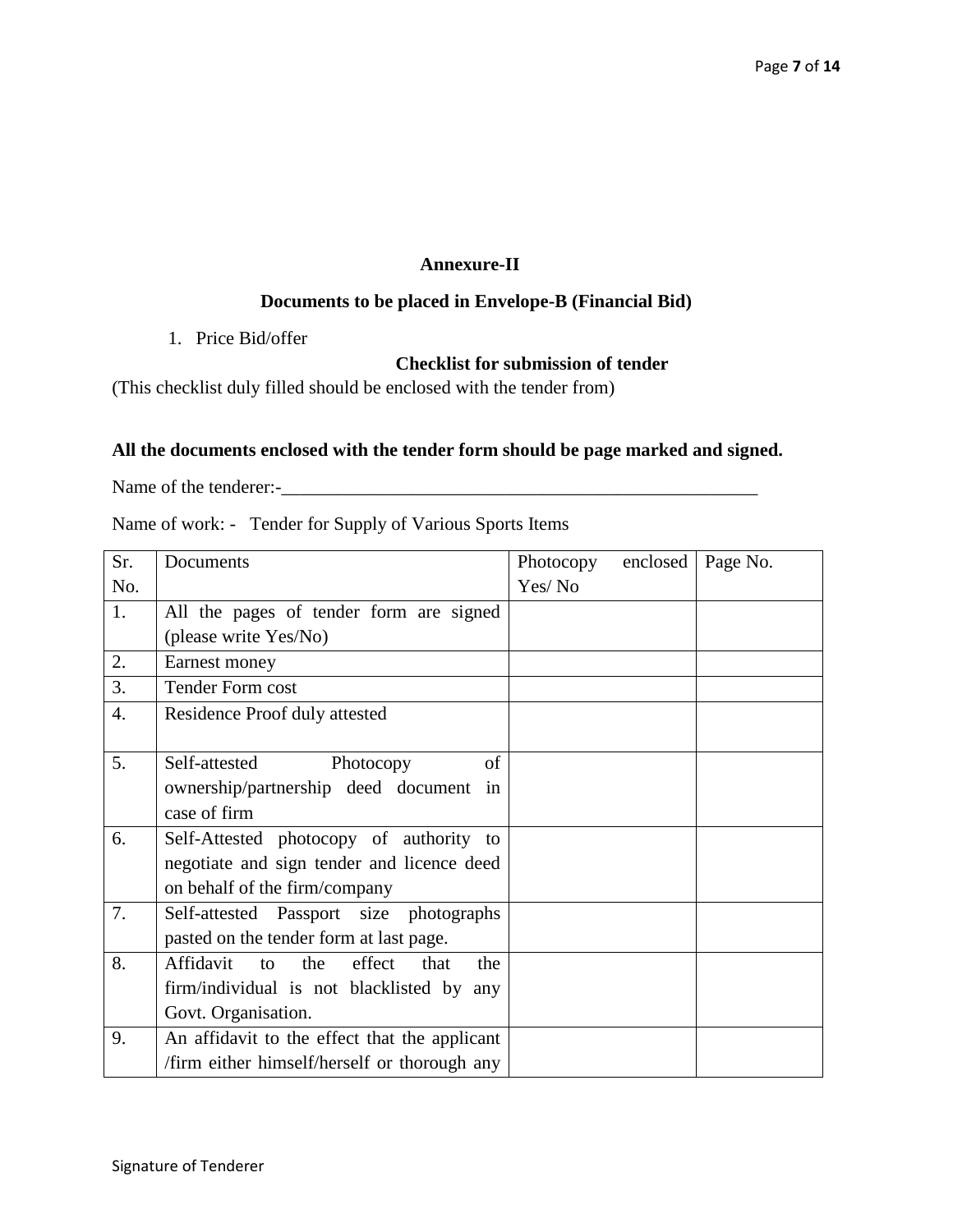|     | partner/close<br>relation<br><i>i.e.</i> ,    |  |
|-----|-----------------------------------------------|--|
|     | son/daughter/father/mother does not already   |  |
|     | have a concurrent licence from the Central    |  |
|     | University of Haryana, Mahendergarh for       |  |
|     | running the trade mention in the tender       |  |
|     | form.                                         |  |
| 10. | Three years' experience of supplying such     |  |
|     | sports items to any of the Higher educational |  |
|     | Institutes such as Universities/IITs/ IIMs or |  |
|     | any institute of repute.                      |  |
| 11. | <b>PAN Number</b>                             |  |
| 12. | Any other (please mention)                    |  |

Note:

Tender form for Supply of various Sports items in Central University of Haryana and other documents should be submitted in a separate envelope and should be marked as "A" **Name and address of the tenderer should also be written on the envelope.**

Price Bid/Offer should be submitted separately in a sealed envelope and should be marked as envelope "B" **price Bid for** Supply of various Sports items in Central University of Haryana. Name of the tenderer/bidder should also be written on the envelope. **There should be no cutting / overwriting in quoting the price bid.**

Both the envelopes are to be sealed in Master envelope, Name of Tenderer with address, and Name of work should be clearly mentioned on the envelopes.

#### **Tender form is not transferable <b>Date:** Date: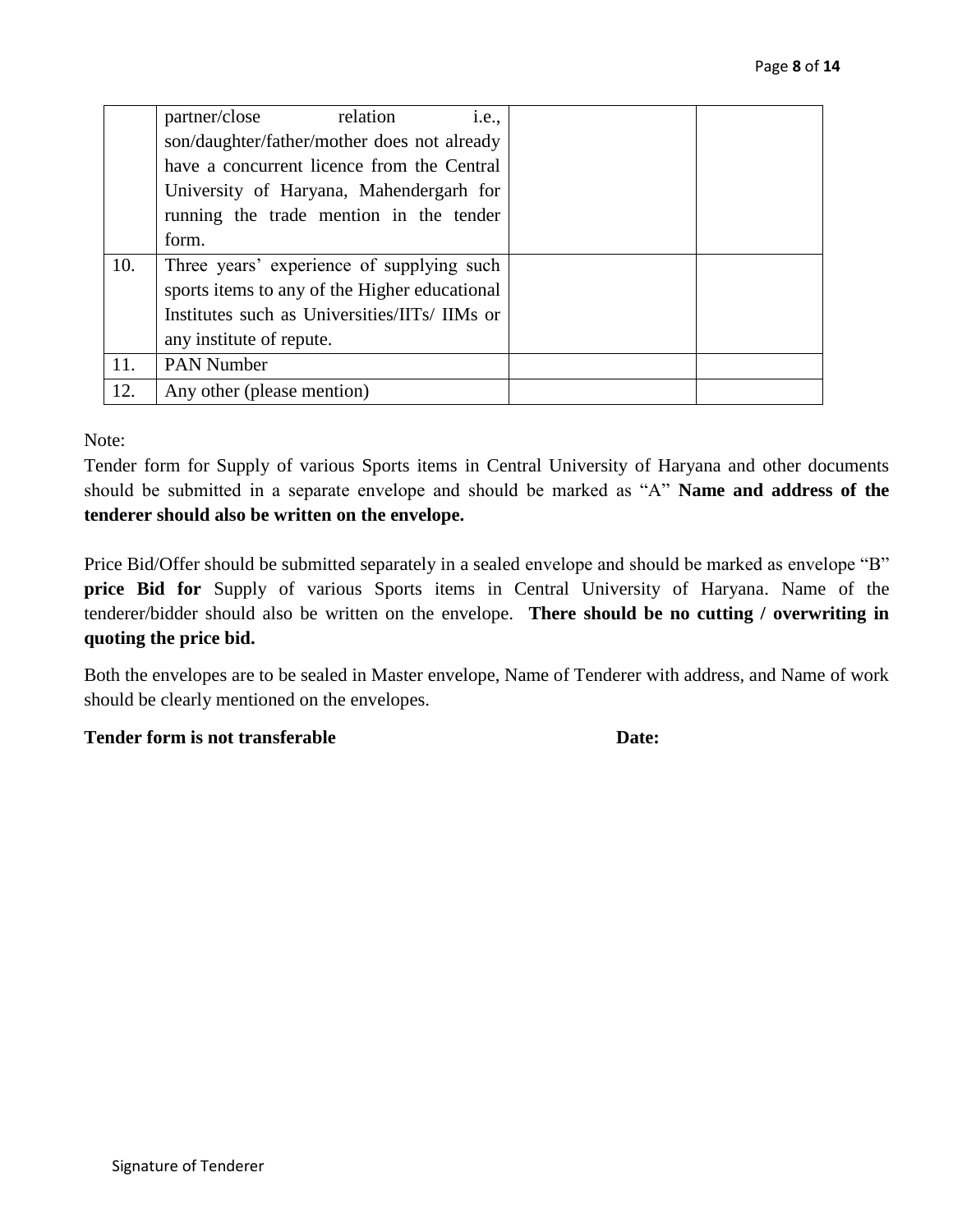# **Price Bid/Offer for Supplying of various Sports items- CUH, Mahendergarh. (TO BE SUBMITTED IN SEPARATE ENVELOPE Marked-B)**

| S.No           | <b>Item</b>                                  | <b>Item Description</b>                                                                               | Qty          | <b>Price</b> | Specification /                                                                                                                                                                                                 |
|----------------|----------------------------------------------|-------------------------------------------------------------------------------------------------------|--------------|--------------|-----------------------------------------------------------------------------------------------------------------------------------------------------------------------------------------------------------------|
|                |                                              |                                                                                                       |              | Quoted       | <b>Reference No</b>                                                                                                                                                                                             |
| $\mathbf{1}$   | Agility - Flying<br>Disc Big                 | <b>Flying Disc Big</b><br>(Koxtons-KX-<br>FDL)                                                        | 20           |              | 26.5cm x 26.5cm                                                                                                                                                                                                 |
| $\overline{2}$ | <b>Agility Cone</b><br>Hurdles               | Nivia Steel<br>(or)Koxton Cone<br><b>Training Hurdle Set</b><br>$-6$ Inch (KX $-$<br><b>CTHS2010)</b> | 4Set         |              | 18 Inches (1 Set 6Pcs)<br>Cones and 3 Poles)                                                                                                                                                                    |
| 3              | <b>Agility Hoop</b><br>Ladder                | Koxtons-KX-<br>AHL24                                                                                  | 2Set         |              | 24 hoops (1Set), Comes<br>in PC                                                                                                                                                                                 |
| $\overline{4}$ | <b>Agility Hurdle</b>                        | Nivia Steel<br>(or)Koxtons-KX-<br>AH186                                                               | 20           |              | 18 Inches, With Carry<br>Bag                                                                                                                                                                                    |
| 5              | <b>Agility Hurdle</b>                        | Nivia Steel<br>(or)Koxtons-KX-<br>AH156                                                               | 20           |              | 15 Inches, With Carry<br>Bag                                                                                                                                                                                    |
| 6              | <b>Agility Hurdle</b>                        | Nivia Steel<br>(or)Koxtons-KX-<br>AH126                                                               | 20           |              | 12 Inches, With Carry<br>Bag                                                                                                                                                                                    |
| 7              | <b>Agility Hurdle</b>                        | Nivia Steel<br>(or)Koxtons-KX-<br>AH096                                                               | 20           |              | 9 Inches, With Carry<br>Bag                                                                                                                                                                                     |
| 8              | <b>Agility Mega</b><br>Hurdle                | Koxton Mega Cone<br>Hurdle (KX-<br><b>MCH2010)</b>                                                    | 5Set         |              | $(1$ Set 6Pcs)                                                                                                                                                                                                  |
| 9              | Artistic<br>Gymnastic<br>(Horizontal<br>Bar) | Koxtons-KX-<br><b>GHB2004</b>                                                                         | $\mathbf{1}$ |              | Horizontal Bar made of<br>75 mm round heavy<br>duty steel tubular<br>structure with steel bar.<br>As per standard rules $\&$<br>regulation. Also<br>available with height<br>adjustmen from 255 cm<br>to 295 cm |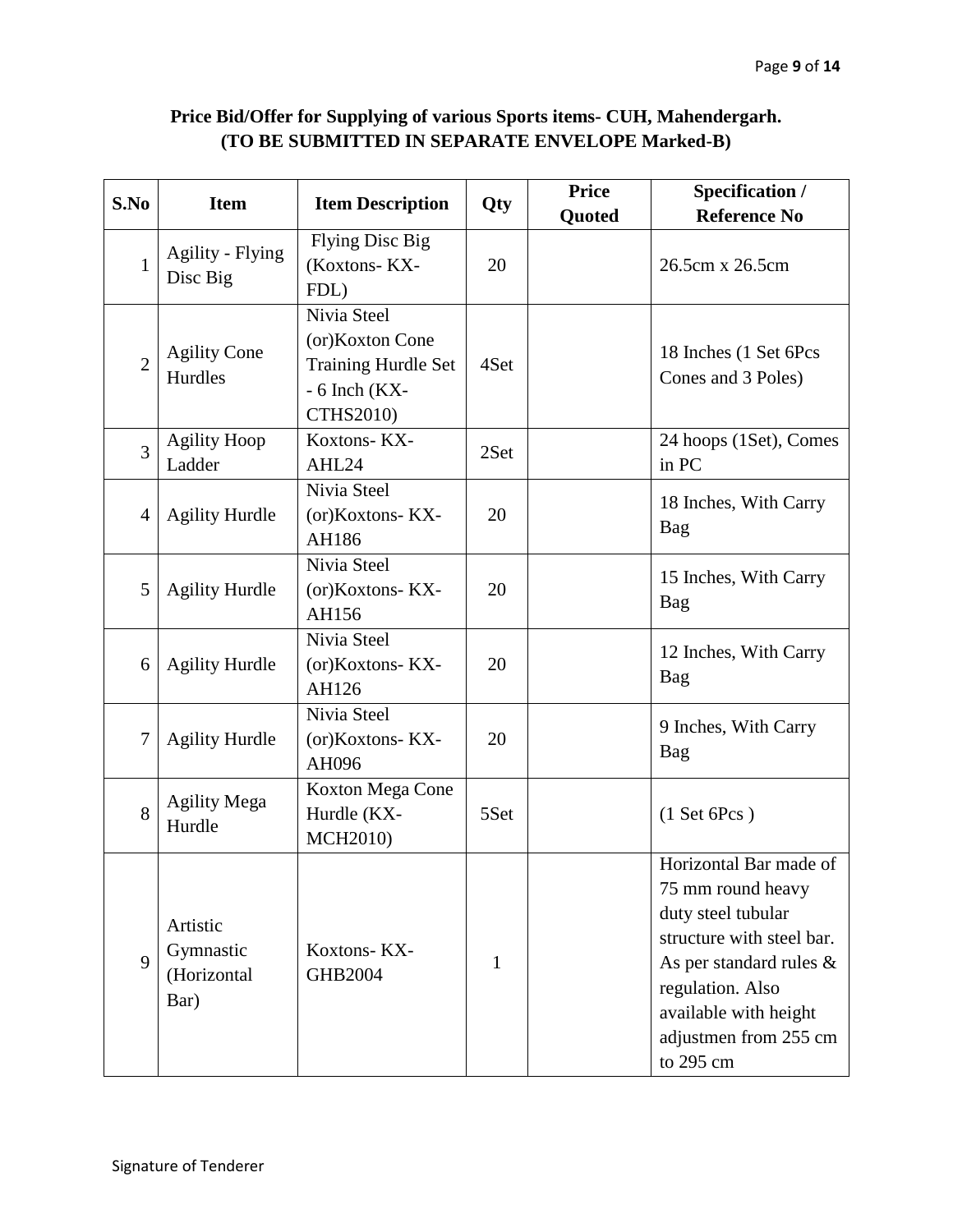| 10 | Artistic<br>Gymnastic<br>(Springboard) | Packaging Type:<br><b>Cartoon Box</b>                                                                                             | $\mathbf{1}$   | Strong Steel Base,<br><b>Taper Shape Metal</b><br>Upper With Padding,<br><b>Strong 5 Springs Size</b><br>In Two Steps. Size 120<br>$cm X 60cm$ : |
|----|----------------------------------------|-----------------------------------------------------------------------------------------------------------------------------------|----------------|--------------------------------------------------------------------------------------------------------------------------------------------------|
| 11 | <b>Badminton Net</b>                   | Yonex BN152C Pro<br><b>Badminton Net</b><br>(Maroon), (As per<br>the BWF Standard)                                                | 6              |                                                                                                                                                  |
| 12 | <b>Badminton Post</b>                  | Koxtons-BPM100                                                                                                                    | $\overline{4}$ | <b>Badminton Post</b><br>Movable, Made of 46<br>MM Square Steel Pipe,<br>Weight - 100 Kg Each<br>Side.                                           |
| 13 | Ball Cage &<br>Cart                    | <b>Ball Carrying Cage</b><br>- Regular<br>(Koxtons-KX-<br>BCCR)                                                                   | $\mathbf{1}$   | No of Wheels 4                                                                                                                                   |
| 14 | Ball Cage &<br>Cart                    | <b>Ball Carrying Cage</b><br>- Club (Koxtons-<br>KX-BCCC)                                                                         | $\mathbf{1}$   | Size: $110 \text{ cm}$ x $60 \text{ cm}$ x<br>95 cm.                                                                                             |
| 15 | Ball Cage &<br>Cart                    | <b>Ball Pickup Basket</b><br>(Tennis) (Koxtons-<br><b>KX-BPUB)</b>                                                                | $\overline{2}$ | Holds 50 balls. Metal                                                                                                                            |
| 16 | Ball Cage &<br>Cart                    | Mobile Ball<br><b>Carrying Cart</b>                                                                                               | $\mathbf{1}$   | 1 m x 1.4 m x 0.45 m                                                                                                                             |
| 17 | Ball Cage &<br>Cart                    | <b>Football Ball</b><br>Carrying Bag Mesh<br>- Super (Koxtons-<br>KX-BCB3923)                                                     | 3              | 39" X 23"                                                                                                                                        |
| 18 | <b>Basket Ball</b><br>Pole Moveable    | (Basket, Board and<br>Ring-Net With<br>Vertical Safety Mat<br>) (ESSKAY) With<br>backstop unit<br>confirming to FIBA<br>standards | 1Set           | 5116877-99603453816                                                                                                                              |
| 19 | Cone Big                               | Nivia Marking                                                                                                                     | 50             | 9 inches                                                                                                                                         |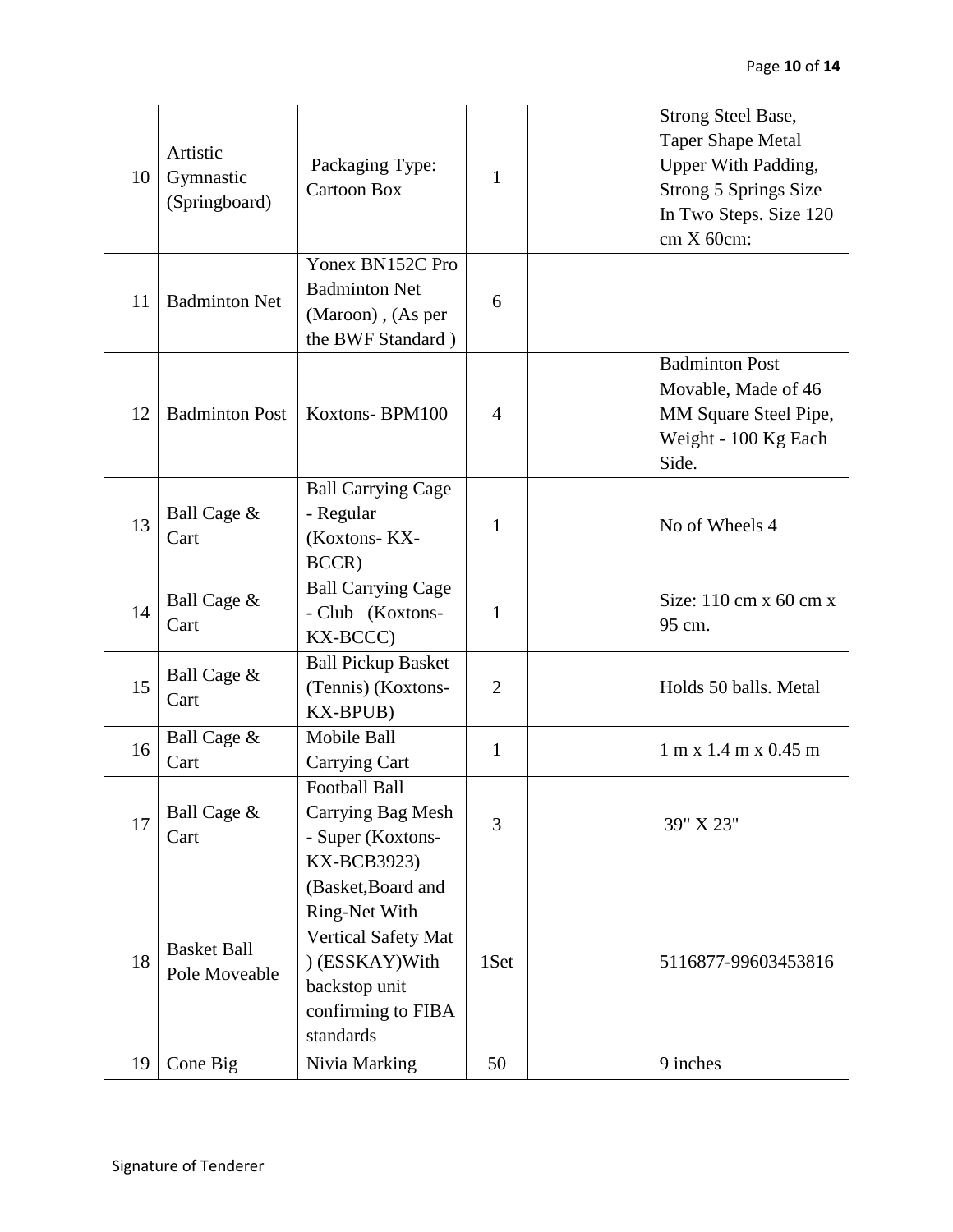|    |                                      | Cones                                                                                                 |                |                                                                                                      |
|----|--------------------------------------|-------------------------------------------------------------------------------------------------------|----------------|------------------------------------------------------------------------------------------------------|
| 20 | Cone Flat                            | NiviaSoucer Cones                                                                                     | 50             |                                                                                                      |
| 21 | Cone Small                           | Nivia Marking<br>Cones                                                                                | 50             | 6 inches                                                                                             |
| 22 | Hula hoop                            | Decathlon                                                                                             | 50             | <b>30" DOMYOS</b><br><b>Rhythmic Gymnastics</b><br>Hula Hoop 75 Cm -<br>Purple<br>Reference: 8480907 |
| 23 | Cricket Keeper<br><b>Hand Gloves</b> | <b>SS Player Players</b><br>Series Wicket<br>Keeping Gloves for<br>Mens $(15+Years)$<br>(Multicolour) | 2Set           |                                                                                                      |
| 24 | Cricket Stump<br>& Bails             | <b>SS Cricket Stumps</b><br>with Bails                                                                | 12             | 5116877-34259715750                                                                                  |
| 25 | Foot Ball Net                        | Nivia Jh-Z005<br><b>Football Net</b>                                                                  | $\overline{4}$ |                                                                                                      |
| 26 | <b>Foot Ball Post</b>                | Bajaj Foot Ball<br><b>Goal Post</b><br>Aluminium<br>Movable FIFA<br>Approved                          | $\overline{2}$ | 5116877-88524960593                                                                                  |
| 27 | FootBall Corner<br>Flag              | Nivia Corner Flag                                                                                     | 10             | 152.4 cm                                                                                             |
| 28 | Indian Wooden<br>Dumbbells           | Wood, dimension<br>11 x 17 x 5.5 cm                                                                   | 35Set          | Eduedge Wooden<br>Dumbles - Brown                                                                    |
| 29 | Kho-Kho Pole                         | Nelco - Kho Kho<br>Post Set Wooden<br>NS5050WKP                                                       | 1Set           |                                                                                                      |
| 30 | Lawn Tennis<br><b>Balls</b>          | 24 Cans                                                                                               | 5Box           | Slazenger Wimbledon<br><b>Balls - Carton</b>                                                         |
| 31 | Lawn Tennis<br><b>Net</b>            | <b>Stag Lawn Tennis</b><br>Net (Stag) (STAG<br><b>TNNE</b><br>11(840) DENIER<br>3mm)                  | $\overline{2}$ | 5116877-48942882005                                                                                  |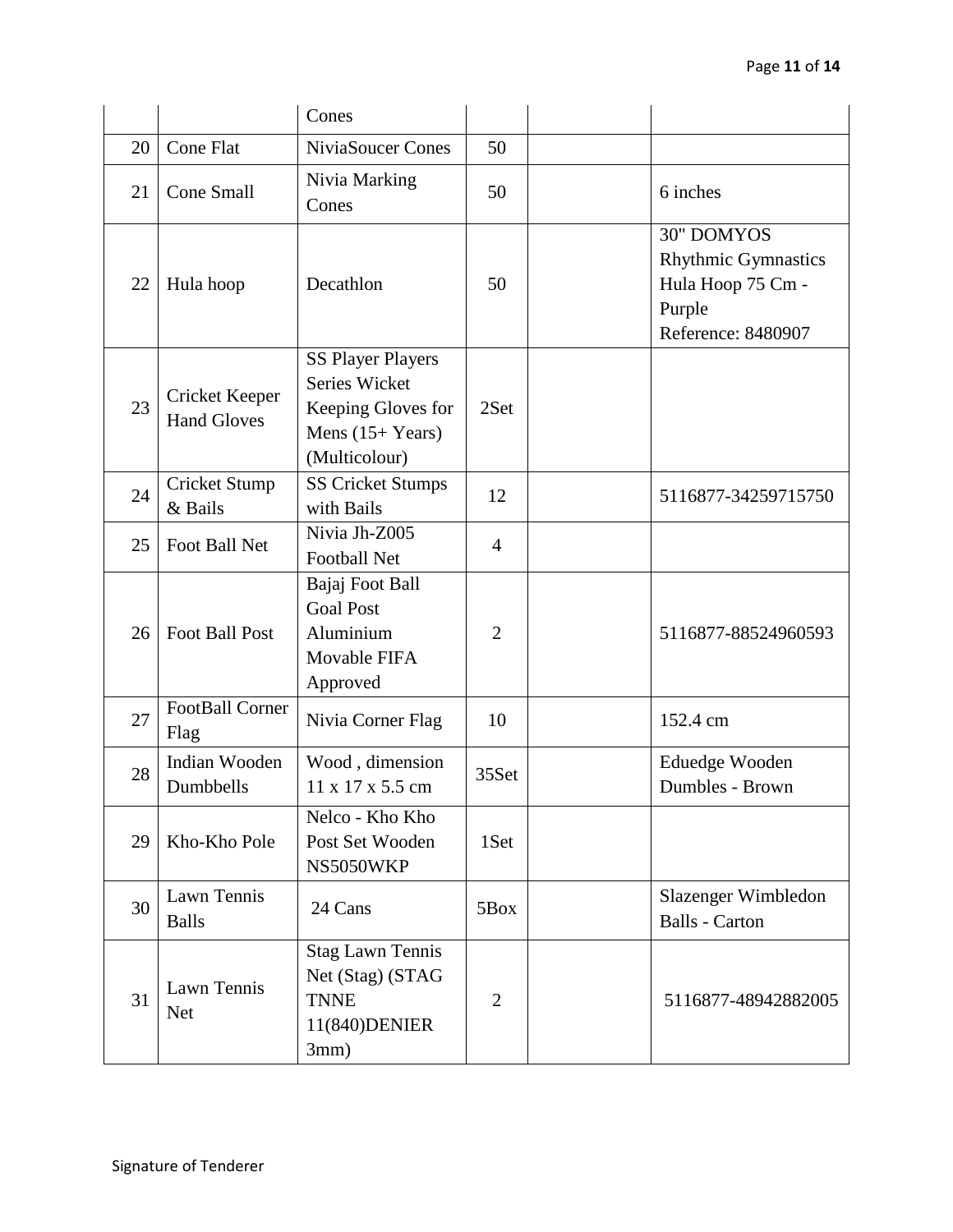| 32 | Lawn Tennis<br>Pole   | IRON, Length of<br>Antenna 1.8 meter<br>Diameter of<br>Antenna 10<br>millimeter                                 | 2Set           | 5116877-57737408553                                                                                                                                                                |
|----|-----------------------|-----------------------------------------------------------------------------------------------------------------|----------------|------------------------------------------------------------------------------------------------------------------------------------------------------------------------------------|
| 33 | Lawn Tennis<br>Racket | Head Graphene 360<br>Speed Pro                                                                                  | 10             | Strung Weight 326 g<br>Unstrung Weight 310 g                                                                                                                                       |
| 34 | Lezim                 | Big Size (L x W x<br>H: $7 \text{ cm} \times 3 \text{ cm} \times$<br>34 cm<br>Product Weight:<br>approx 500 gms | 50             | <b>New Jaibharat Musicals</b><br>Lezim, Multi-Colored 2<br>pcs (Amazon)                                                                                                            |
| 35 | Mats<br>Gymnastics    | Nelco-<br>Multipurpose<br>Sports Mats - Non<br>Tearing Vinyl (Anti<br>- Slip Bottom)                            | 20             | 2M x 1 M x 60MM<br>NS2060EPN<br>EPE                                                                                                                                                |
| 36 | <b>Measuring Tape</b> | 100Mts                                                                                                          | $\overline{2}$ | <b>FreeMans Measures</b>                                                                                                                                                           |
| 37 | Measuring Tape        | 50Mts                                                                                                           | $\overline{2}$ | <b>FreeMans Measures</b>                                                                                                                                                           |
| 38 | <b>Measuring Tape</b> | 30Mts                                                                                                           | $\overline{2}$ | <b>FreeMans Measures</b>                                                                                                                                                           |
| 39 | <b>Measuring Tape</b> | 10Mts                                                                                                           | $\overline{2}$ | <b>FreeMans Measures</b>                                                                                                                                                           |
| 40 | Medicine Ball         | Nivia hard<br>medicine ball-10kg                                                                                | 3              | Flip Cart - De Jure<br><b>Fitness Imported</b><br>Rubber Ball Strength &<br><b>Conditioning Cross</b><br><b>Training Slam Ball</b><br>10KG Medicine Ball<br>(Weight: 10 kg, Black) |
| 41 | Medicine Ball         | Nivia hard<br>medicine ball-2kg                                                                                 | 3              | 5 KG                                                                                                                                                                               |
| 42 | Medicine Ball         | Nivia hard<br>medicine ball-1kg                                                                                 | 3              | 5 KG                                                                                                                                                                               |
| 43 | Medicine Ball         | Nivia hard<br>medicine ball-5kg                                                                                 | 5              | 5 KG                                                                                                                                                                               |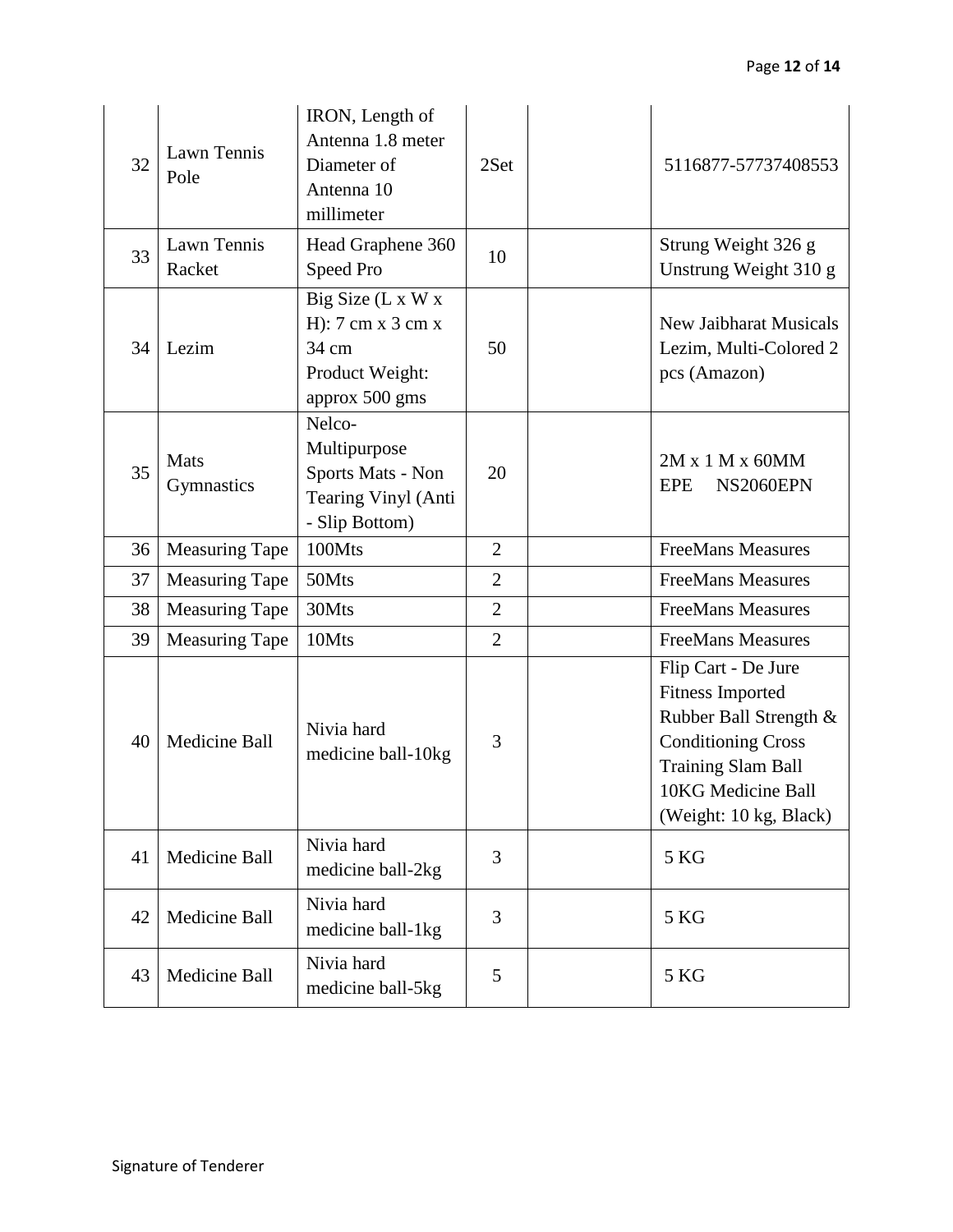| 44 | Pole Vault<br>apparatus<br>(Stand) | Height 6-10 ft                                                                                  | $\mathbf{1}$   | <b>Material Aluminium</b><br>Alloy ,BrandDelux<br><b>Surface Finish</b><br>Polished, Usage<br>Domestic |
|----|------------------------------------|-------------------------------------------------------------------------------------------------|----------------|--------------------------------------------------------------------------------------------------------|
| 45 | Pole Vault<br>Crossbar             | Nelco-Pole Vault<br><b>Fibre Glass Cross</b><br>Bar                                             | $\mathbf{1}$   |                                                                                                        |
| 46 | Pole Vault Plant<br><b>Box</b>     | Nelco -Pole Vault<br><b>Trough Box</b>                                                          | $\mathbf{1}$   | Standard                                                                                               |
| 47 | Pole Vault<br>Poles                | Carbon-Nelco<br><b>Vaulting Poles</b><br>Maxima 4.25 Mt.<br><b>IAAF</b> Certified               | 3              |                                                                                                        |
| 48 | Relay Batons -<br>Aluminium        | Koxtons-KX-<br>RBAS8                                                                            | 16Pcs          | 38 MM Dia, Senior, Set<br>of 8 Pcs IAAF                                                                |
| 49 | <b>Skipping Rope</b>               | Nivia Pro Skipping<br>Rope (or) Jump<br><b>Rope Training</b><br>(Koxtons-KX-<br><b>JRWH200)</b> | 20             | 300 cm adjustable                                                                                      |
| 50 | <b>Skipping Rope</b>               | Jump Rope Novel<br><b>Control Electronic</b><br><b>Counting Rope</b><br>(Eassy Mail)            | 5              | Wireless Skipping                                                                                      |
| 51 | Sponge Ring -<br>Dotted            | Koxtons-KX-SPR7                                                                                 | 15             | 7 Inches Rubber Ring                                                                                   |
| 52 | Sponge Ring -<br>Regular           | Koxtons-KX-SPR6                                                                                 | 15             | 6 Inches Rubber Ring                                                                                   |
| 53 | <b>Starting Blocks</b>             | Nelco-Olympic<br>Elite Aluminium                                                                | 10Set          | <b>World Athletics</b><br>Standard                                                                     |
| 54 | <b>Stater Clapper</b>              | Vinex, Clapper<br>Board,                                                                        | $\overline{2}$ | Length 53 Centimeters<br>, Width 30 Centimeters,<br>Weight 1.40 Kilograms                              |
| 55 | Stop Board                         | Olympia Stop<br><b>Board</b>                                                                    | $\overline{2}$ |                                                                                                        |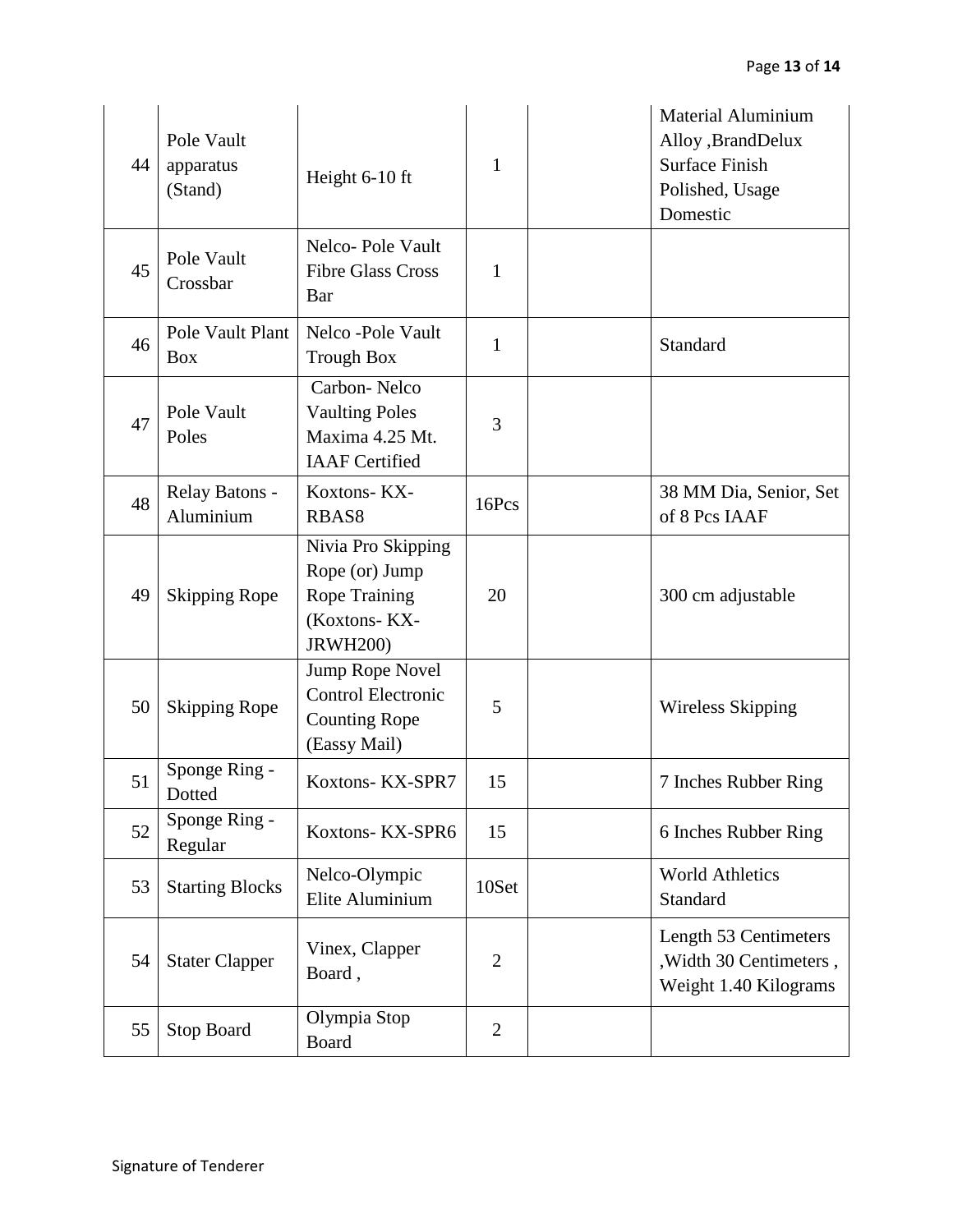| 56 | <b>Swiss Ball</b>                        | Nivia Core Anti-<br>Burst Gym Ball-<br>95Cms                                                                    | 15             | 95Cms                                                                                                |
|----|------------------------------------------|-----------------------------------------------------------------------------------------------------------------|----------------|------------------------------------------------------------------------------------------------------|
| 57 | <b>Swiss Ball</b><br><b>Pilates Base</b> | Decathlon                                                                                                       | 5              | <b>NYAMBA</b><br><b>Swiss Ball Pilates Base</b><br>Reference: 8225199                                |
| 58 | <b>Swiss Ball</b><br>Pump                | Decathlon                                                                                                       | 3              | <b>NYAMBA</b><br>Gym Swiss Ball Pump<br>Reference: 8214626                                           |
| 59 | <b>Track Hurdles</b>                     | Nelco                                                                                                           | 20             | Not Less than 10Kg                                                                                   |
| 60 | Tug of War<br><b>Cotton Rope</b>         | 25Mts, Saifpro                                                                                                  | $\overline{2}$ | 5116877-45740337066                                                                                  |
| 61 | Victory stand                            | <b>STC Compact</b><br><b>Winner Victory</b><br><b>Stand Podium for</b><br>Sports and Other<br><b>Activities</b> | 1              | 1,2,3 Position                                                                                       |
| 62 | Wooden Wands                             |                                                                                                                 | 50             |                                                                                                      |
| 63 | Yoga Mats                                | Decathlon                                                                                                       | 40             | <b>DOMYOS</b><br>Comfort Gentle Yoga<br>Mat 8 mm - Jungle<br><b>Blue Print</b><br>Reference: 8380428 |
|    |                                          | <b>Total</b>                                                                                                    |                |                                                                                                      |

**Please specify whether the rates quoted above are inclusive of applicable taxes: Yes/No.**

**If, no then specify the rate of tax being charged……………….**

Dated: \_\_\_\_\_\_\_\_\_\_\_\_\_\_\_\_\_\_\_ (Signature of tenderer(S)

| <b>Address:</b> |  |
|-----------------|--|
|                 |  |
|                 |  |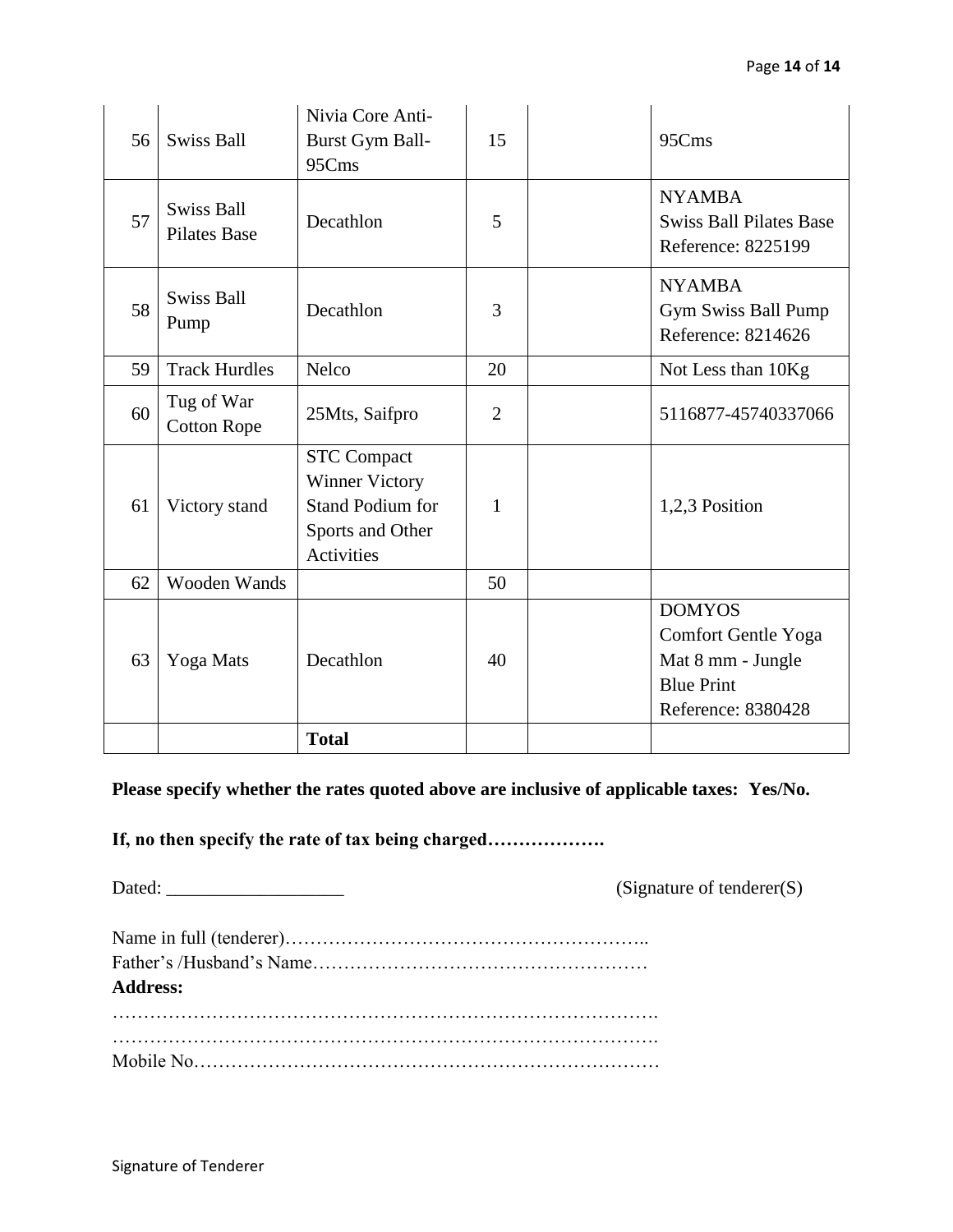| S.No | <b>Item</b>                              | <b>Item Description</b>                                                                                                 | Qty          | <b>Estimated Price</b> | <b>Specification / Reference No</b>                                                                                                                                                              |
|------|------------------------------------------|-------------------------------------------------------------------------------------------------------------------------|--------------|------------------------|--------------------------------------------------------------------------------------------------------------------------------------------------------------------------------------------------|
|      | 1 Agility - Flying Disc Big              | Flying Disc Big (Koxtons- KX-<br>FDL)                                                                                   | 20           |                        | 26.5cm x 26.5cm                                                                                                                                                                                  |
|      | 2 Agility Cone Hurdles                   | Nivia Steel (or) Koxton Cone<br>Training Hurdle Set - 6 Inch (KX-<br>CTHS2010)                                          | 4Set         |                        | 18 Inches (1 Set 6Pcs Cones and 3<br>Poles)                                                                                                                                                      |
|      | 3 Agility Hoop Ladder                    | Koxtons-KX-AHL24                                                                                                        | 2Set         |                        | 24 hoops (1Set), Comes in PC                                                                                                                                                                     |
|      | 4 Agility Hurdle                         | Nivia Steel (or)Koxtons-KX-<br>AH186                                                                                    | 20           |                        | 18 Inches, With Carry Bag                                                                                                                                                                        |
|      | 5 Agility Hurdle                         | Nivia Steel (or)Koxtons-KX-<br>AH156                                                                                    | 20           |                        | 15 Inches, With Carry Bag                                                                                                                                                                        |
|      | 6 Agility Hurdle                         | Nivia Steel (or)Koxtons-KX-<br>AH126                                                                                    | 20           |                        | 12 Inches, With Carry Bag                                                                                                                                                                        |
|      | 7 Agility Hurdle                         | Nivia Steel (or)Koxtons-KX-<br>AH096                                                                                    | 20           |                        | 9 Inches, With Carry Bag                                                                                                                                                                         |
|      | 8 Agility Mega Hurdle                    | Koxton Mega Cone Hurdle (KX-<br>MCH2010)                                                                                | 5Set         |                        | $(1$ Set 6Pcs)                                                                                                                                                                                   |
|      | Artistic Gymnastic<br>9 (Horizontal Bar) | Koxtons-KX-GHB2004                                                                                                      | 1            |                        | Horizontal Bar made of 75 mm round<br>heavy duty steel tubular structure with<br>steel bar. As per standard rules &<br>regulation. Also available with height<br>adjustmen from 255 cm to 295 cm |
|      | Artistic Gymnastic<br>10 (Springboard)   | Packaging Type: Cartoon Box                                                                                             | 1            |                        | Strong Steel Base, Taper Shape Metal<br>Upper With Padding, Strong 5 Springs<br>Size In Two Steps. Size 120 cm X<br>60cm:                                                                        |
|      | 11 Badminton Net                         | Yonex BN152C Pro Badminton<br>Net (Maroon), (As per the BWF<br>Standard)                                                | 6            |                        |                                                                                                                                                                                                  |
|      | 12 Badminton Post                        | Koxtons-BPM100                                                                                                          | 4            |                        | Badminton Post Movable, Made of 46<br>MM Square Steel Pipe, Weight - 100<br>Kg Each Side.                                                                                                        |
|      | 13 Ball Cage & Cart                      | Ball Carrying Cage - Regular<br>(Koxtons-KX-BCCR)                                                                       | $\mathbf{1}$ |                        | No of Wheels 4                                                                                                                                                                                   |
|      | 14 Ball Cage & Cart                      | Ball Carrying Cage - Club<br>(Koxtons-KX-BCCC)                                                                          | 1            |                        | Size: 110 cm x 60 cm x 95 cm.                                                                                                                                                                    |
|      | 15 Ball Cage & Cart                      | <b>Ball Pickup Basket (Tennis)</b><br>(Koxtons-KX-BPUB)                                                                 | 2            |                        | Holds 50 balls. Metal                                                                                                                                                                            |
|      | 16 Ball Cage & Cart                      | Mobile Ball Carrying Cart                                                                                               | $\mathbf{1}$ |                        | 1 m x 1.4 m x 0.45 m                                                                                                                                                                             |
|      | 17 Ball Cage & Cart                      | Football Ball Carrying Bag Mesh<br>- Super (Koxtons- KX-<br>BCB3923)                                                    | 3            |                        | 39" X 23"                                                                                                                                                                                        |
|      | 18 Basket Ball Pole Moveable             | (Basket, Board and Ring-Net<br>With Vertical Safety Mat)<br>(ESSKAY) With backstop unit<br>confirming to FIBA standards | 1Set         |                        | 5116877-99603453816                                                                                                                                                                              |
|      | 19 Cone Big                              | <b>Nivia Marking Cones</b>                                                                                              | 50           |                        | 9 inches                                                                                                                                                                                         |
|      | 20 Cone Flat                             | Nivia Soucer Cones                                                                                                      | 50           |                        |                                                                                                                                                                                                  |
|      | 21 Cone Small                            | Nivia Marking Cones                                                                                                     | 50           |                        | 6 inches                                                                                                                                                                                         |
|      | 22 Hula hoop                             | Decathlon                                                                                                               | 50           |                        | <b>30" DOMYOS</b><br>Rhythmic Gymnastics Hula Hoop 75<br>Cm - Purple<br>Reference: 8480907                                                                                                       |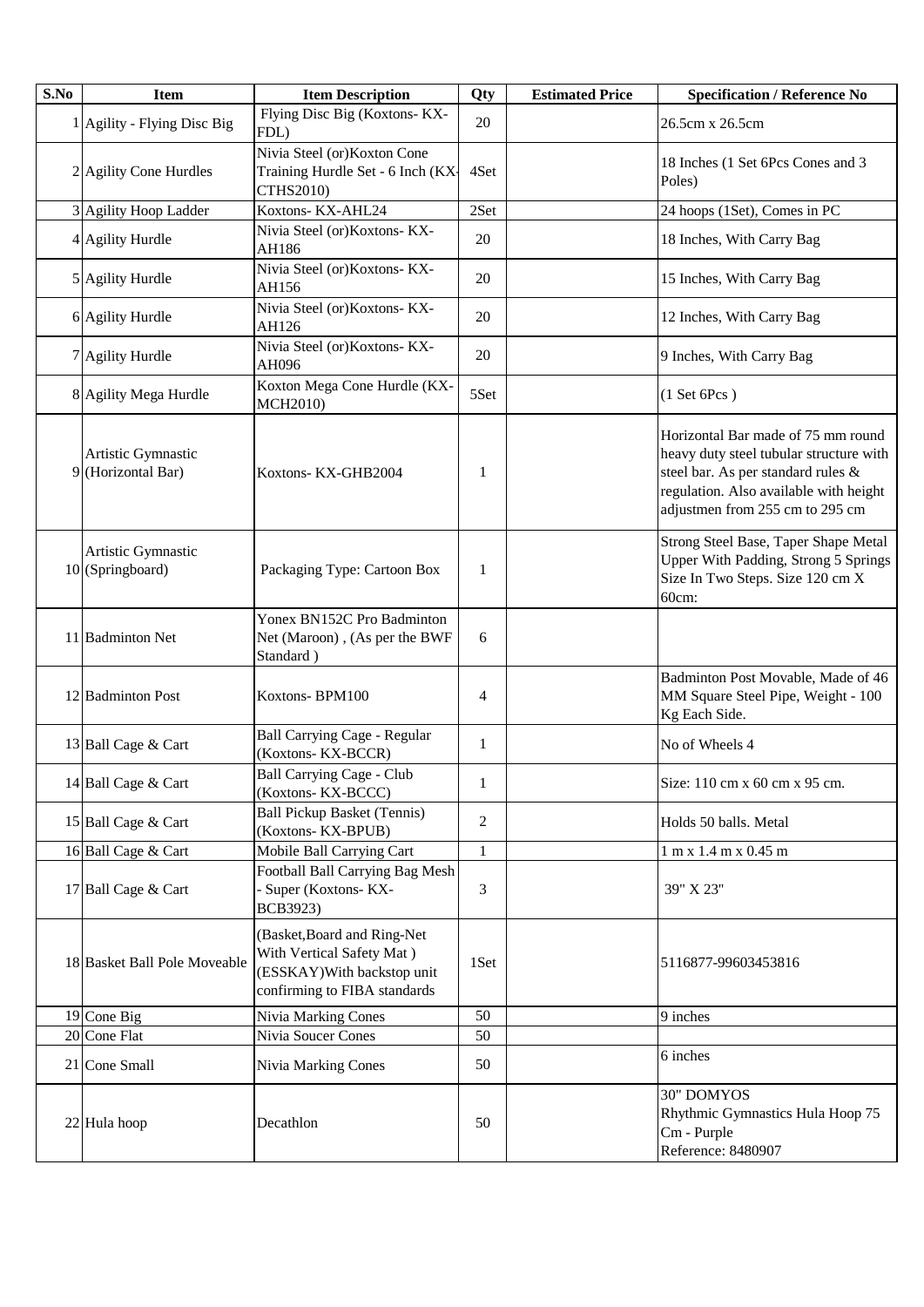| 23 | Cricket Keeper Hand<br>Gloves   | SS Player Players Series Wicket<br>Keeping Gloves for Mens (15+<br>Years) (Multicolour) | 2Set           |                                                                                                                                                      |
|----|---------------------------------|-----------------------------------------------------------------------------------------|----------------|------------------------------------------------------------------------------------------------------------------------------------------------------|
|    | 24 Cricket Stump & Bails        | SS Cricket Stumps with Bails                                                            | 12             | 5116877-34259715750                                                                                                                                  |
|    | 25 Foot Ball Net                | Nivia Jh-Z005 Football Net                                                              | $\overline{4}$ |                                                                                                                                                      |
|    | 26 Foot Ball Post               | Bajaj Foot Ball Goal Post<br>Aluminium Movable FIFA<br>Approved                         | 2              | 5116877-88524960593                                                                                                                                  |
|    | 27 FootBall Corner Flag         | Nivia Corner Flag                                                                       | 10             | 152.4 cm                                                                                                                                             |
|    | 28 Indian Wooden Dumbbells      | Wood, dimension 11 x 17 x 5.5<br>cm                                                     | 35Set          | Eduedge Wooden Dumbles - Brown                                                                                                                       |
|    | 29 Kho-Kho Pole                 | Nelco - Kho Kho Post Set<br>Wooden<br>NS5050WKP                                         | 1Set           |                                                                                                                                                      |
|    | 30 Lawn Tennis Balls            | 24 Cans                                                                                 | 5Box           | Slazenger Wimbledon Balls - Carton                                                                                                                   |
|    | 31 Lawn Tennis Net              | Stag Lawn Tennis Net (Stag)<br>(STAG TNNE 11(840)DENIER<br>3mm)                         | $\overline{2}$ | 5116877-48942882005                                                                                                                                  |
|    | 32 Lawn Tennis Pole             | IRON, Length of Antenna 1.8<br>meter<br>Diameter of Antenna 10<br>millimeter            | 2Set           | 5116877-57737408553                                                                                                                                  |
|    | 33 Lawn Tennis Racket           | Head Graphene 360 Speed Pro                                                             | 10             | Strung Weight 326 g<br>Unstrung Weight 310 g                                                                                                         |
|    | 34 Lezim                        | Big Size (L x W x H): 7 cm x 3<br>cm x 34 cm<br>Product Weight: approx 500 gms          | 50             | New Jaibharat Musicals Lezim, Multi-<br>Colored 2 pcs (Amazon)                                                                                       |
|    | 35 Mats Gymnastics              | Nelco-Multipurpose Sports Mats<br>- Non Tearing Vinyl (Anti - Slip<br>Bottom)           | 20             | 2M x 1 M x 60MM EPE<br>NS2060EPN                                                                                                                     |
|    | 36 Measuring Tape               | 100Mts                                                                                  | $\overline{2}$ | FreeMans Measures                                                                                                                                    |
|    | 37 Measuring Tape               | 50Mts                                                                                   | $\overline{c}$ | <b>FreeMans Measures</b>                                                                                                                             |
|    | 38 Measuring Tape               | 30Mts                                                                                   | $\overline{c}$ | FreeMans Measures                                                                                                                                    |
|    | 39 Measuring Tape               | 10Mts                                                                                   | $\sqrt{2}$     | <b>FreeMans Measures</b>                                                                                                                             |
|    | 40 Medicine Ball                | Nivia hard medicine ball-10kg                                                           | 3              | Flip Cart - De Jure Fitness Imported<br>Rubber Ball Strength & Conditioning<br>Cross Training Slam Ball 10KG<br>Medicine Ball (Weight: 10 kg, Black) |
|    | 41 Medicine Ball                | Nivia hard medicine ball-2kg                                                            | 3              | 5 KG                                                                                                                                                 |
|    | 42 Medicine Ball                | Nivia hard medicine ball-1kg                                                            | 3              | 5 KG                                                                                                                                                 |
|    | 43 Medicine Ball                | Nivia hard medicine ball-5kg                                                            | 5              | 5 KG                                                                                                                                                 |
| 44 | Pole Vault apparatus<br>(Stand) | Height 6-10 ft                                                                          | 1              | Material Aluminium Alloy , Brand<br>Delux<br>Surface Finish Polished, Usage<br>Domestic                                                              |
|    | 45 Pole Vault Crossbar          | Nelco-Pole Vault Fibre Glass<br>Cross Bar                                               | 1              |                                                                                                                                                      |
|    | 46 Pole Vault Plant Box         | Nelco-Pole Vault Trough Box                                                             | $\mathbf{1}$   | Standard                                                                                                                                             |